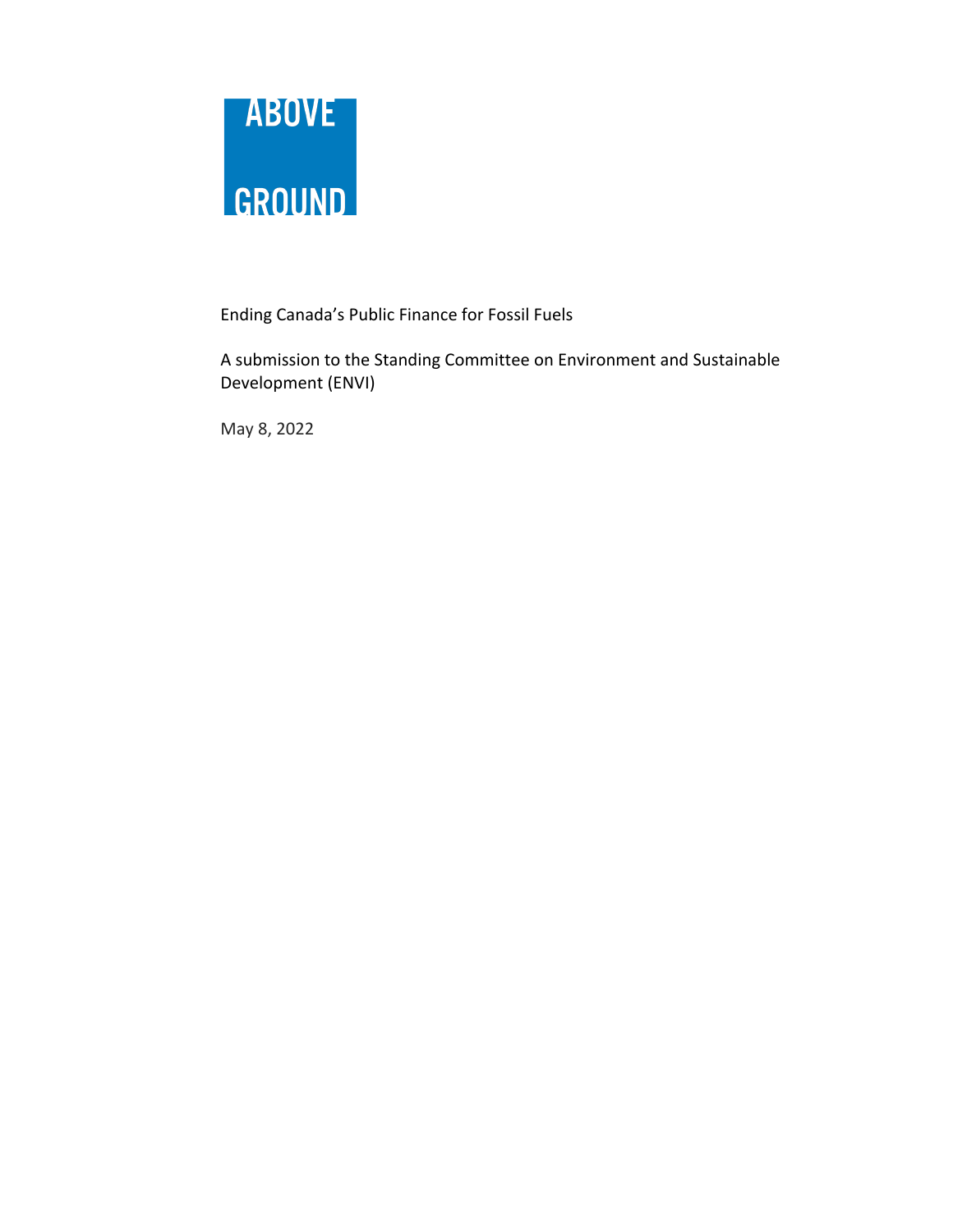# **ABOVE GROUND**

Ending Canada's Public Finance for Fossil Fuels

A submission to the Standing Committee on Environment and Sustainable Development (ENVI)

May 8, 2022

We welcome the opportunity to submit a brief for ENVI's study pursuant to Standing Order 108(2). Our brief addresses the government's commitment to "develop a plan to phase out public financing of the fossil fuel sector" and the commitment's potential to help "achiev[e] Canada's climate targets and obligations under the Paris Agreement."1

As we outline below, in order to respond to the urgency of the climate crisis and meet its Paris Agreement obligations, Canada must put an immediate end to all forms of public financial support for the fossil fuel sector through legally binding and enforceable measures.

These measures should apply to all Canadian public institutions that provide, or have the potential to provide, financial support for the fossil fuel sector. While our brief focuses on Export Development Canada (EDC), other relevant institutions include the Bank of Canada, the Business Development Bank of Canada, the Canada Infrastructure Bank, and Sustainable Development Technology Canada.

### Context

Current levels of global warming are having devastating effects worldwide. One in three people are exposed to deadly heat stress, half the world's population is suffering severe water shortages, and heightened temperatures and rainfall are increasing the spread of diseases in people, animals and crops.<sup>2</sup> There is broad scientific consensus that climate change is accelerating, $3$  that the primary driver is the burning of fossil fuels, $4$  and that urgent action is required to avoid further severe and irreversible adverse impacts.<sup>5</sup>

Despite this, between 2018 and 2020 Canada provided more public finance for the fossil fuel sector than any other country in the G20. $<sup>6</sup>$  Nearly all of this financing was delivered through</sup> Canada's export credit agency, EDC. This Crown corporation provided on average \$13.6 billion a year in support to Canadian and foreign oil and gas companies.<sup>7</sup>

In September 2021, the Liberal government was re-elected on a platform that included a commitment to "[d]evelop a plan to phase-out public financing of the fossil fuel sector, including from Crown corporations, consistent with [Canada's] commitment to reach net-zero emissions by 2050.<sup>"8</sup> The finance and environment ministers have been tasked with developing the plan, with support from the natural resources minister. $9$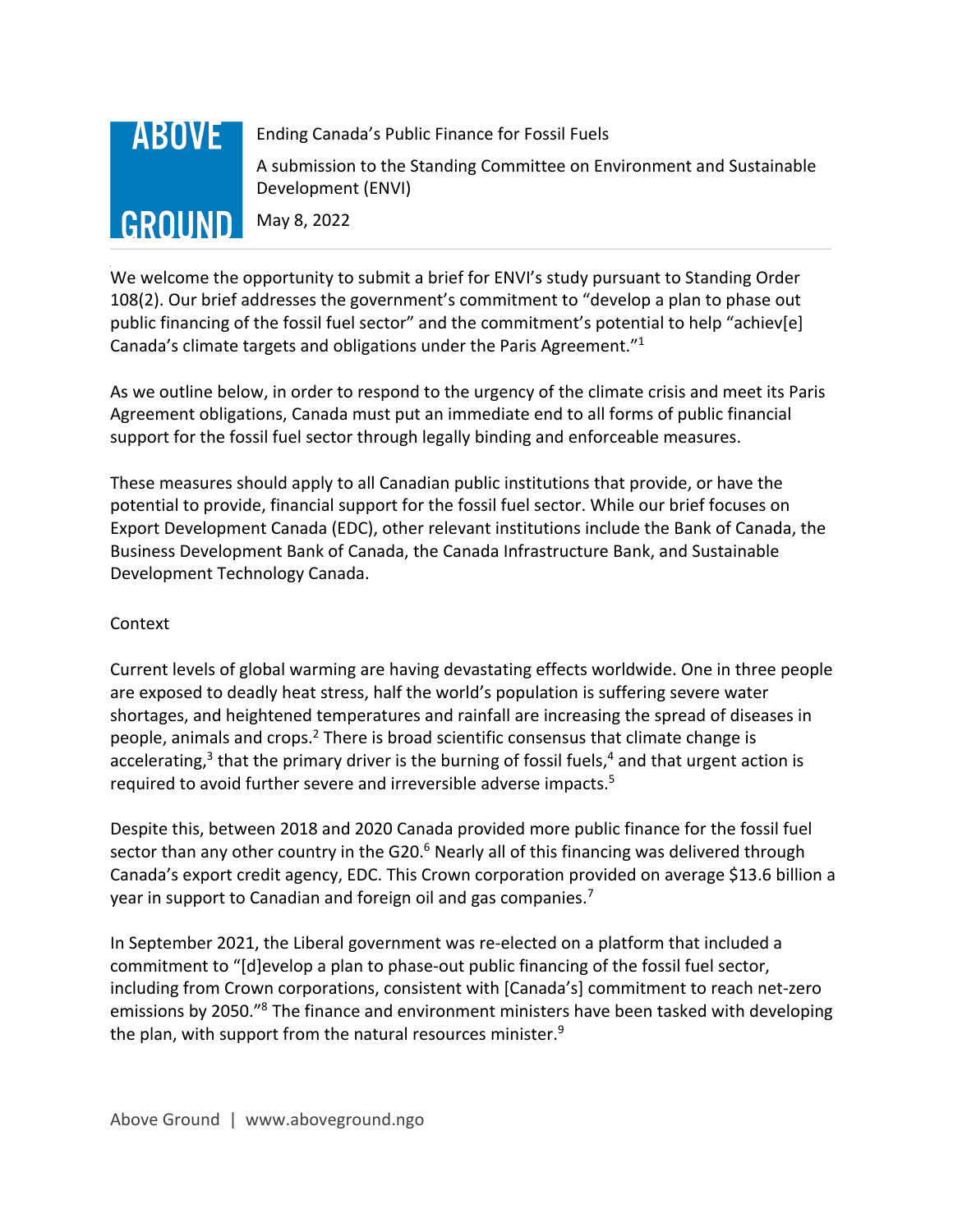For this plan to be effective in addressing the climate emergency and ensuring that Canada meets the country's climate targets and obligations under the Paris Agreement, it must put an immediate end to all public financial support for fossil fuel companies and projects, without loopholes for unproven technologies, and through measures that are legally binding and enforceable.

1. There must be an immediate end to all forms of public financial support for the fossil fuel sector

## *1.1 No new public financial support for fossil fuel exploration and production*

Canada is bound by the Paris Agreement to put forward its "best efforts" to achieve the deep cut in greenhouse gas emissions needed to limit the global temperature increase to ideally no more than 1.5°C.<sup>10</sup> The Intergovernmental Panel on Climate Change (IPCC) has consistently found that keeping global warming below dangerous levels requires a rapid shift away from fossil fuels.11 The International Energy Agency says that limiting global warming to 1.5°C requires that there be no development of new oil and gas fields, $12$  and a 2021 study in the journal *Nature* found that global oil and gas production must immediately start declining to stay within this critical limit.<sup>13</sup>

Yet in 2021 alone, EDC provided up to \$513 million in support to fossil fuel companies "in relation to oil and gas exploration and production" in Canada, Colombia, Mexico and the United States (see Annex A for details). EDC also provides other types of support to fossil fuel companies – including "working capital support" and "support for Canadian direct investment abroad<sup>14</sup> – of which a considerable portion may be used for exploration and production.

### *1.2 No new public financial support for fossil fuel storage and transportation*

Canada is the world's fourth-largest exporter of oil and gas. <sup>15</sup> Yet Canada is not accountable for the emissions its fossil fuel exports play in worsening the climate emergency. This is because Canada does not include in its national tally the emissions created in the countries that import and burn Canadian fossil fuels.

Between 70 and 80 percent of oil and gas emissions are generated when the product is burned.<sup>16</sup> Canada's oil and gas exports in 2020 generated 883 megatonnes of  $CO^2$  equivalent,<sup>17</sup> 31 percent more than our total national emissions for the same year. $^{18}$ 

Canada's global role as an oil and gas exporter is fueled by large sums of public financial support. In 2020 EDC approved a loan of up to \$500 million for the construction and operation of the Coastal GasLink Pipeline,<sup>19</sup> which will transport gas for export to Asian markets.<sup>20</sup> In 2021 EDC provided up to \$100 million in financing renewals to Alliance Pipeline L.P. "in relation to oil and gas transportation and storage."<sup>21</sup> The Alliance pipeline system enables Canada to export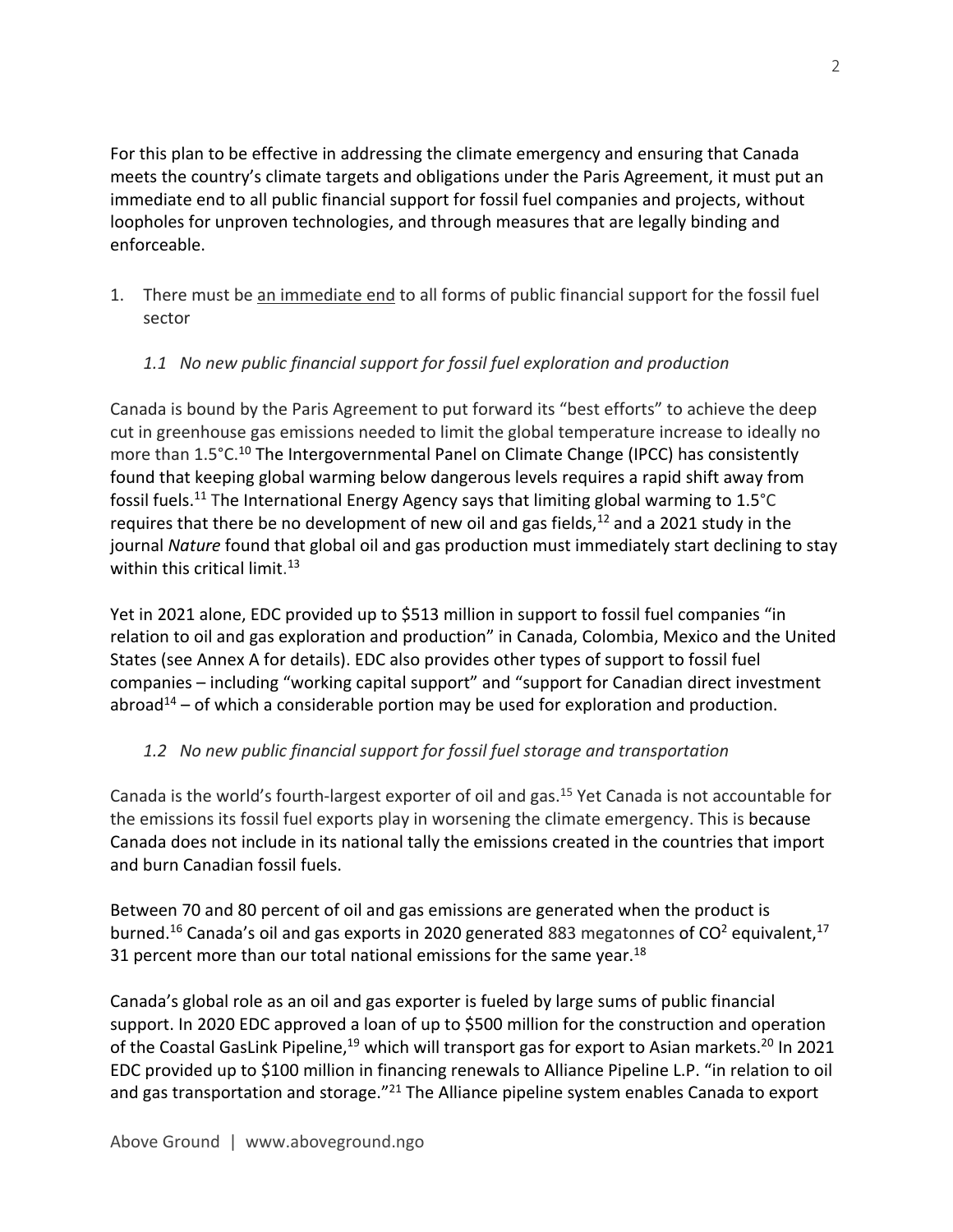gas to the US market.<sup>22</sup> Between 2018 and 2022, the Government of Canada used the EDCadministered Canada Account to provide over \$19 billion in project financing, financing renewals and guarantees for the Trans Mountain Pipeline expansion project, $23$  which will transport oil for export to international markets.<sup>24</sup>

The federal government should deliver a plan to immediately end all forms of financial support from any public institution, including Crown corporations like EDC, for companies whose primary business is in fossil fuels. This should include all companies involved in the exploration and production of fossil fuels, as well as companies involved in fossil fuel storage, transportation and distribution.

## 2. There must be no exemptions for questionable emissions-reduction technologies

In March 2022, the ministers of the environment and natural resources published an opinion piece defending the inclusion of carbon capture, utilization and storage (CCUS) technologies in the government's 2030 Emissions Reduction Plan.<sup>25</sup> That same month EDC released its Sustainable Bond Framework,  $26$  which is in part directed at oil and gas companies for their "acquisition, development, construction, installation, operation and maintenance of CCUS technologies."27 These are strong indications that Canada's plan to phase out public financing of the fossil fuel sector will include exemptions for companies and projects using CCUS.

Canada is obliged under the Paris Agreement to follow "the best available scientific knowledge" in its efforts to mitigate climate change.<sup>28</sup> The best available science raises significant concerns about CCUS, including that:

## *2.1 CCUS cannot address the vast majority of fossil fuel emissions*

As mentioned above, the overwhelming majority of emissions associated with the fossil fuel sector – up to 80 percent – are the emissions released when products are burned. Reducing emissions from the extraction and production of the fuels, as CCUS aims to do, could at best solve only a very small portion of the problem.<sup>29</sup> Furthermore, as 400 Canadian climate scientists and academics have warned, the tiny quantity of carbon being captured by the industry so far is largely being used to boost oil production through 'enhanced oil recovery' operations, driving up emissions overall.30

## *2.2 CCUS is not yet sufficiently effective at capturing emissions*

It has been five decades since the first carbon capture project<sup>31</sup> and CCUS projects across the global consistently fail to meet their emission-reduction targets.<sup>32</sup> Furthermore, CCUS technology still remains unproven at scale. The current global carbon capture capacity is 39 megatonnes – roughly 0.1% of annual emissions from fossil fuels.<sup>33</sup> For CCUS to play a significant role in achieving the Paris Agreement goal of limiting global warming to no more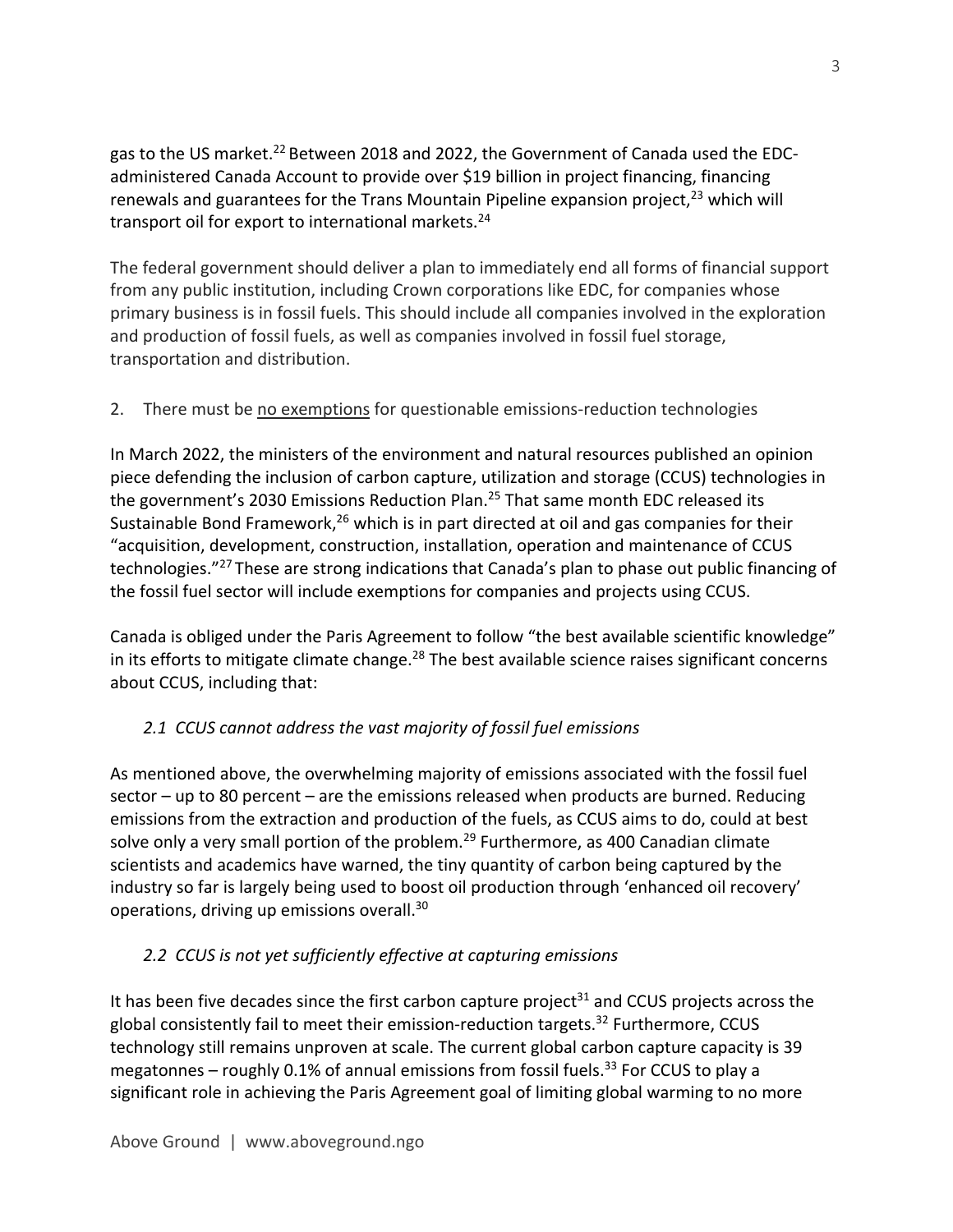than 1.5°C, gigatonnes of  $CO<sup>2</sup>$  would need to be captured and permanently stored.<sup>34</sup> Many analyses have concluded that CCUS technology is not yet effective enough, and will not be sufficiently effective or available for broad use by the fossil fuel sector in the time required to meet this goal. 35

The IPCC is clear that while there may be a role for CCUS, the fastest, least expensive and most effective pathway to reducing emissions requires a rapid transition away from fossil fuels and towards renewable alternatives.<sup>36</sup> Canada's plan to end public financing of the fossil fuel sector must exclude exemptions for CCUS and other unproven technologies. The plan must ensure that public institutions like EDC no longer provide financial support that prolongs global reliance on fossil fuels.

### 3. Measures must be binding and enforceable

While EDC claims to be working to "tackle climate change,"<sup>37</sup> the agency has repeatedly failed to develop policies that adequately respond to the climate emergency. Instead, the agency has made clear that it will not be "moving away from supporting carbon-intense sectors, such as the oil and gas industry."<sup>38</sup> Its approach is to "balance"<sup>39</sup> the need for action on climate with its mandate to "promote and support Canadian exports worldwide, across all sectors of the economy."40

EDC's ongoing support for the fossil fuel sector is at odds with Canada's commitments under the Paris Agreement and with effective action on climate change. The government's plan to end public financial support for the fossil fuel sector must include legal measures that prohibit EDC from providing any new support to fossil fuel companies or projects, in Canada and abroad. Such measures would ensure that EDC is subject to legislative oversight and held accountable for its decision-making.

Equivalent measures should apply to all Canadian public institutions that provide, or have the potential to provide, financial support for the fossil fuel sector. In addition to EDC, these institutions include the Bank of Canada, the Business Development Bank of Canada, the Canada Infrastructure Bank and Sustainable Development Technology Canada.

### About Us

Above Ground works to ensure that companies based in Canada or supported by the Canadian state respect human rights and the environmental wherever they operate. We are an active member of the Canadian Network on Corporate Accountability and of Climate Action Network Canada. Above Ground is a project of MakeWay, a registered charity.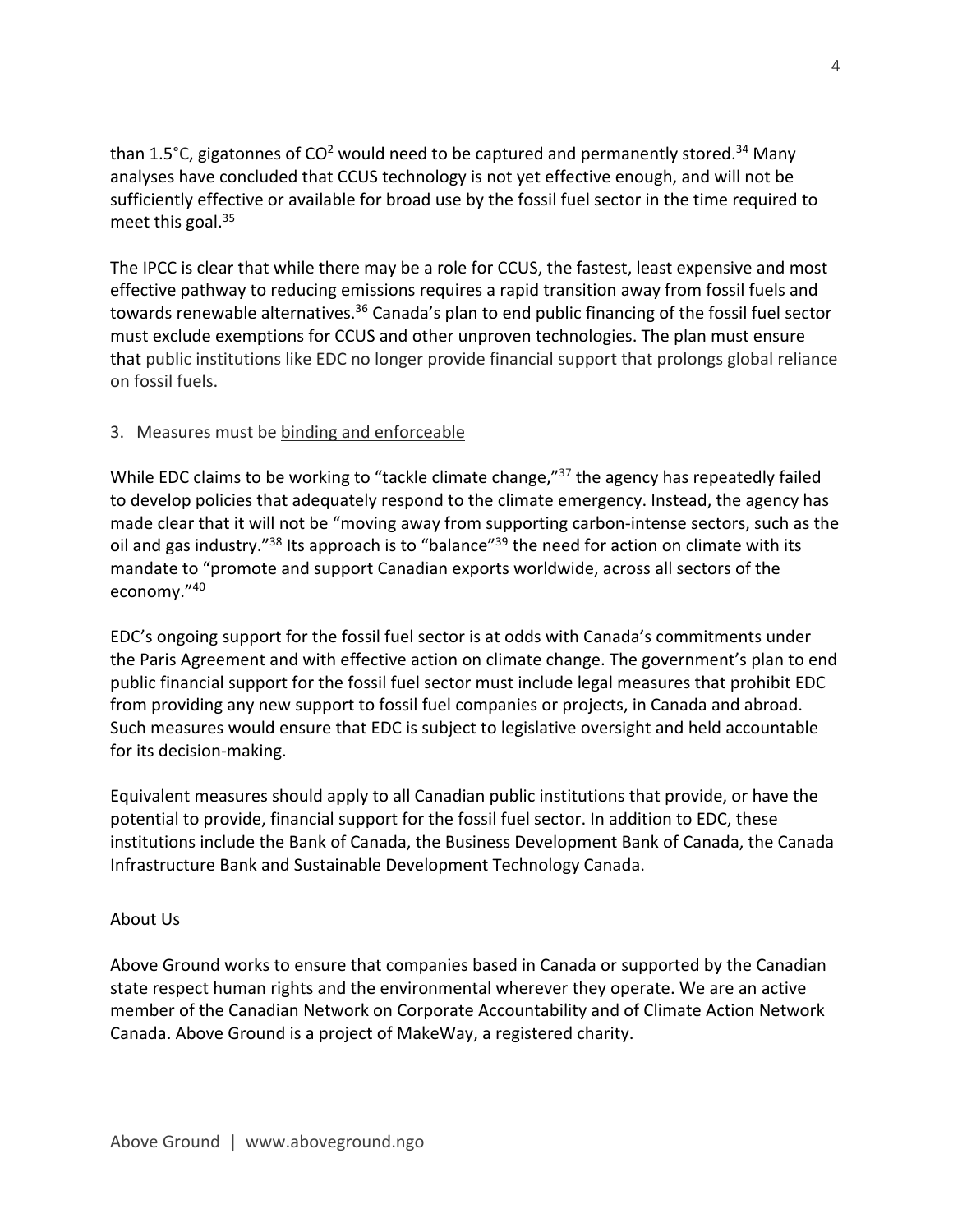#### Annex A:

2021 EDC transactions "in relation to oil and gas exploration and production"<sup>41</sup>

| Date of<br>Signing | Country of<br>Transaction | <b>Principal Counterparty</b>                                             | <b>EDC</b> product                                  | Range<br>(millions of<br>$Cdn$ \$) |              |
|--------------------|---------------------------|---------------------------------------------------------------------------|-----------------------------------------------------|------------------------------------|--------------|
| 22-Jan-21          | Canada                    | <b>Tangle Creek Energy</b><br>Ltd.                                        | Financing                                           | 15                                 | 25           |
| 28-Jan-21          | Various<br>countries      | <b>FreePort Energy</b><br>Services Ltd.                                   | Guarantee                                           | $\mathbf 0$                        | $\mathbf{1}$ |
| 26-Mar-21          | Canada                    | <b>Whitecap Resources</b><br>Inc.                                         | Financing Renewals /<br>Amendment                   | 50                                 | 75           |
| 26-Apr-21          | Canada                    | Nuvista Energy Ltd.                                                       | Financing Renewals /<br>Amendment                   | 50                                 | 75           |
| $31$ -May-<br>21   | Colombia                  | Parex Resources Inc.                                                      | <b>Project Financing</b><br>Renewals /<br>Amendment | 50                                 | 75           |
| 23-Jun-21          | Canada                    | Gear Energy Ltd.                                                          | Financing Renewal /<br>Refinancing                  | 5                                  | 15           |
| 28-Jun-21          | Canada                    | Yangarra Resources<br>Ltd.                                                | Financing                                           | 15                                 | 25           |
| 30-Jun-21          | Canada                    | InPlay Oil Corp.                                                          | Financing                                           | 15                                 | 25           |
| 02-Jul-21          | United<br><b>States</b>   | Canoco Energy Ltd.                                                        | Guarantee                                           | $\mathbf 0$                        | $\mathbf{1}$ |
| 03-Aug-21          | Canada                    | <b>STEP Energy Services</b><br>Ltd.                                       | Financing Renewals /<br>Amendment                   | 25                                 | 50           |
| 04-Aug-21          | Mexico                    | <b>Elevate Export Finance</b><br>Corp./Vista Oil & gas,<br>S.A.B. de C.V. | Guarantee                                           | 5                                  | 15           |
| 12-Aug-21          | United<br><b>States</b>   | Lumenate<br>Technologies Inc.                                             | Guarantee                                           | $\mathbf 0$                        | $\mathbf{1}$ |
| 18-Aug-21          | Canada                    | Surge Energy Inc.                                                         | <b>Project Financing</b><br>Renewals /<br>Amendment | 15                                 | 25           |
| 07-Sep-21          | Canada                    | Innovative Pipeline<br>Crossings Inc.                                     | Guarantee                                           | $\mathbf{1}$                       | 5            |
| 27-Oct-21          | Canada                    | <b>Whitecap Resources</b><br>Inc.                                         | Financing Renewals /<br>Amendment                   | 50                                 | 75           |
| 09-Dec-21          | Canada                    | Surge Energy Inc.                                                         | <b>Project Financing</b>                            | 15                                 | 25           |
| Total              |                           |                                                                           |                                                     | 311                                | 513          |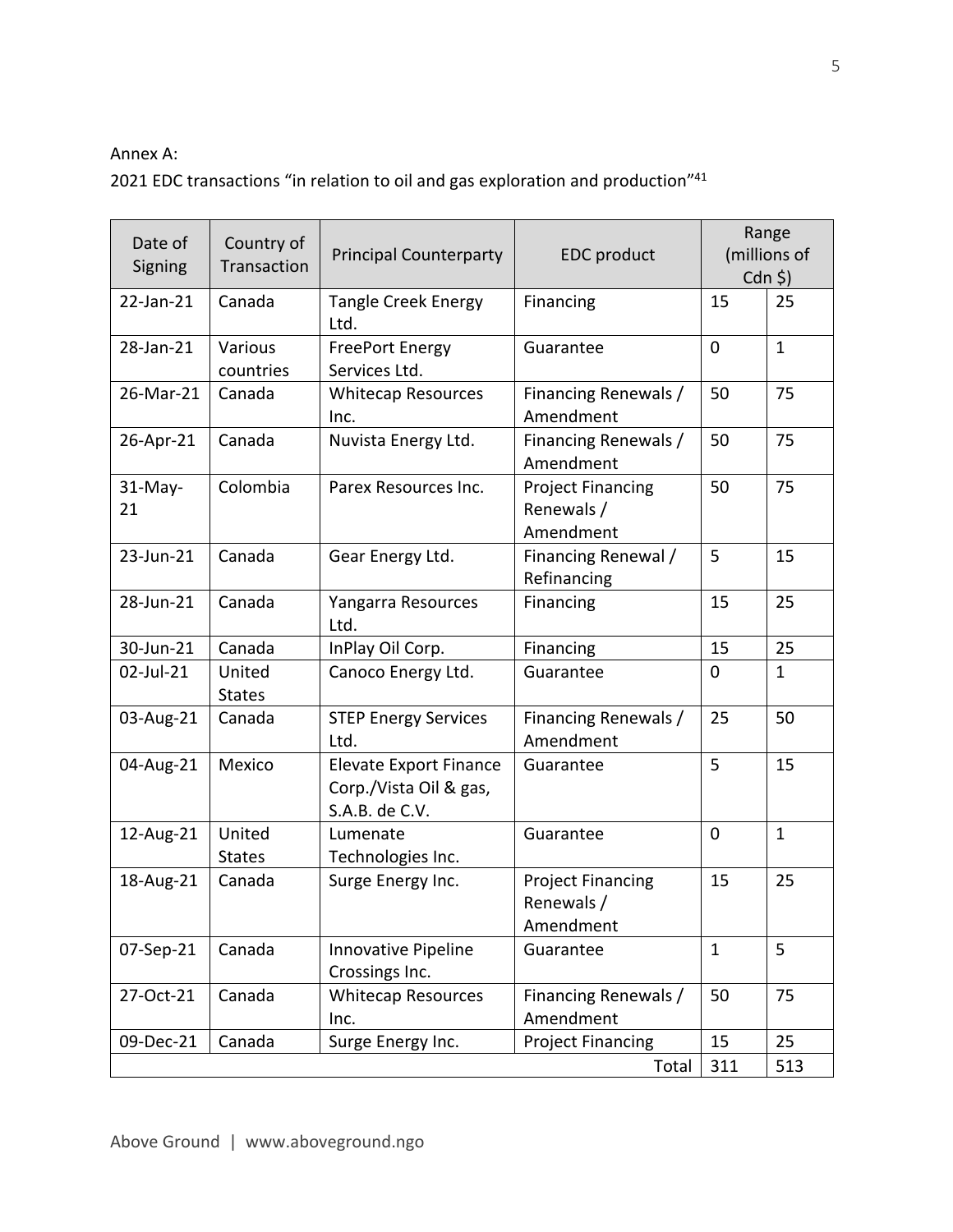**Sources** 

 $<sup>1</sup>$  This brief does not address the question of whether Canada's public finance is a subsidy. It is</sup> Above Ground's position that the federal government should cease all public financial support for the fossil fuel sector, whether or not it considers that support a subsidy.

<sup>2</sup> Fiona Harvey, "What is the IPCC climate change report – and what does it say?" *The Guardian*, 28 Feb 2022, https://www.theguardian.com/environment/2022/feb/28/what-is-the-ipccclimate-change-report-and-what-will-it-say.

<sup>3</sup> IPCC, "Climate change widespread, rapid and intensifying - IPCC," press release, 9 Aug 2021, https://www.ipcc.ch/site/assets/uploads/2021/08/IPCC\_WGI-AR6-Press-Release\_en.pdf.

<sup>4</sup> United States Environmental Protection Agency, "Global greenhouse gas emissions data," no date, https://www.epa.gov/ghgemissions/global-greenhouse-gas-emissions-data.

<sup>5</sup> IPCC, *Climate change 2022: Impacts, adaption and vulnerability – Summary for policymakers*, Working Group II contribution to the sixth assessment report of the IPCC (Switzerland: IPCC, 2022),

https://www.ipcc.ch/report/ar6/wg2/downloads/report/IPCC\_AR6\_WGII\_SummaryForPolicym akers.pdf, para. B.3, p. 15.

<sup>6</sup> Oil Change International and Friends of the Earth – US, *Past last call: G20 public finance institutions are still bankrolling fossil fuels*, Oct 2021,

http://priceofoil.org/content/uploads/2021/10/Past-Last-Call-G20-Public-Finance-Report.pdf, p. 17.

 $<sup>7</sup>$  Ibid, p. 3.</sup>

<sup>8</sup> Liberal Party of Canada, *Forward. For everyone.* 2021, https://liberal.ca/wp-

content/uploads/sites/292/2021/09/Platform-Forward-For-Everyone.pdf, p. 42.

<sup>9</sup> See Prime Minister of Canada Justin Trudeau, "Minister of Environment and Climate Change mandate," letter, 16 Dec 2021, https://pm.gc.ca/en/mandate-letters/2021/12/16/ministerenvironment-and-climate-change-mandate-letter; Prime Minister of Canada Justin Trudeau,

"Deputy Prime Minister and Minister of Finance mandate letter," letter, 16 Dec 2021, https://pm.gc.ca/en/mandate-letters/2021/12/16/deputy-prime-minister-and-ministerfinance-mandate-letter; and Prime Minister of Canada Justin Trudeau, "Minister of Natural Resources mandate letter," letter, 16 Dec 2021, https://pm.gc.ca/en/mandateletters/2021/12/16/minister-natural-resources-mandate-letter.

<sup>10</sup> United Nations Framework Convention on Climate Change, "Key aspects of the Paris Agreement," no date, https://unfccc.int/process-and-meetings/the-paris-agreement/the-parisagreement/key-aspects-of-the-paris-agreement.

<sup>11</sup> See, for example, IPCC, *Special report: Global warming of 1.5°C – Summary for policymakers*, Working Group I Technical Support Unit (Switzerland: IPCC, 2019),

https://www.ipcc.ch/site/assets/uploads/sites/2/2019/05/SR15\_SPM\_version\_report\_LR.pdf, fig. SPM.3b, para. C.2., pp. 14-15 and IPCC, *Climate Change 2022: Impacts, adaption and vulnerability – Summary for policymakers*, Working Group II contribution to the sixth assessment report of the IPCC (Switzerland: IPCC, 2022),

https://www.ipcc.ch/report/ar6/wg2/downloads/report/IPCC\_AR6\_WGII\_SummaryForPolicym akers.pdf, p. 36.

Above Ground | www.aboveground.ngo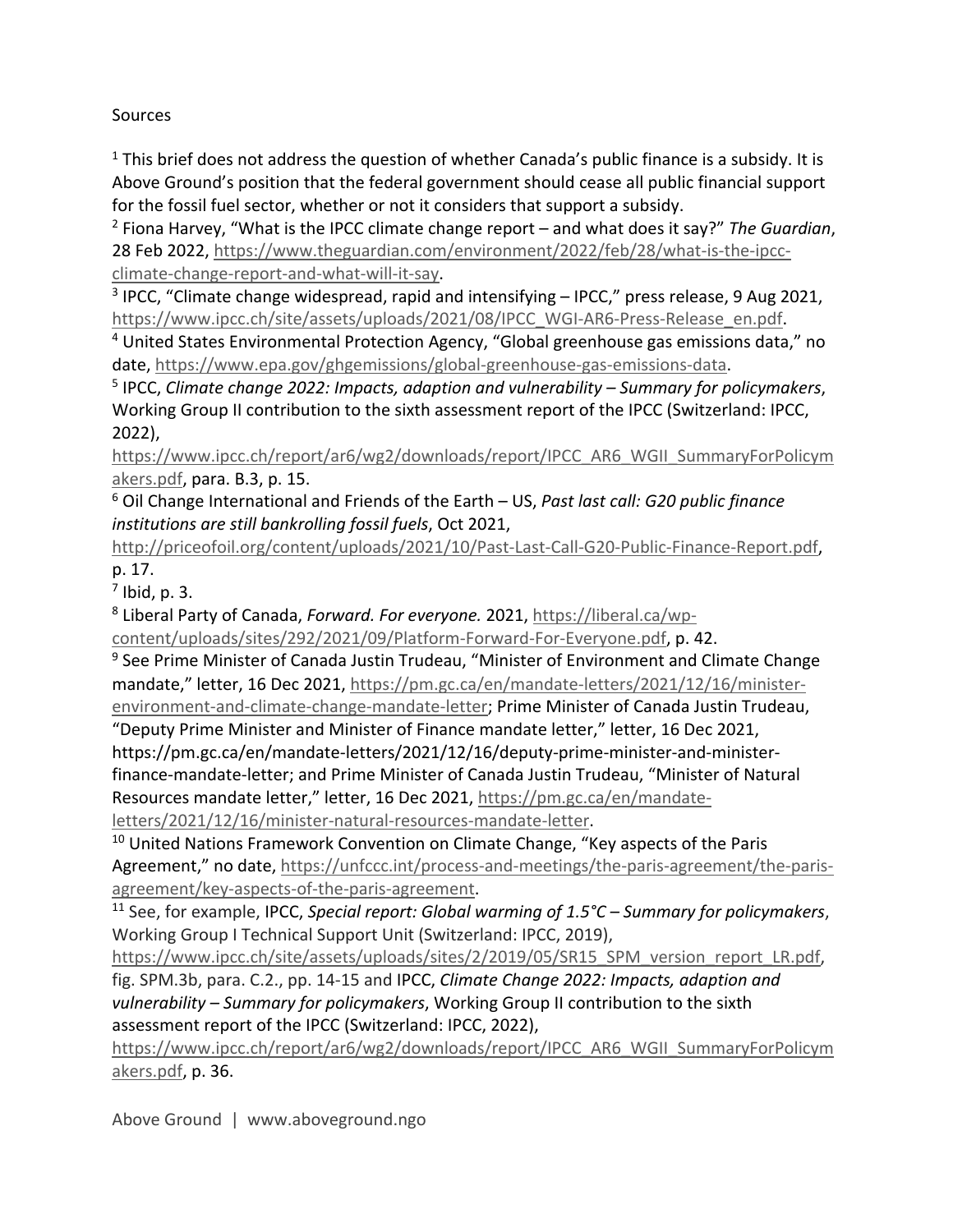<sup>12</sup> Fiona Harvey, "No new oil, gas or coal development if world is to reach net zero by 2050, says world energy body," *The Guardian*, 18 May 2021,

https://www.theguardian.com/environment/2021/may/18/no-new-investment-in-fossil-fuelsdemands-top-energy-economist.

<sup>13</sup> The Energy Mix, "Canada must leave 83% of fossil fuels in the ground in latest  $1.5^{\circ}$ C scenario," The Energy Mix, 22 Dec 2021, https://theenergymix.com/2021/12/22/canada-mustleave-83-of-fossil-fuels-in-the-ground-in-latest-1-5c-scenario-2/.

<sup>14</sup> See EDC, *2021 individual transaction information*, 2021,

https://www.edc.ca/content/dam/edc/en/corporate/disclosure/reporting/2021-individualtransactions.pdf.

<sup>15</sup> Natural Resources Canada, "Natural Gas," 30 Jan 2020,

https://www.nrcan.gc.ca/energy/energy-sources-distribution/natural-gas/5639; Alexandra Twin, "The world's 10 biggest oil exporters," 15 Apr 2022,

https://www.investopedia.com/articles/company-insights/082316/worlds-top-10-oil-

exporters.asp; Matthew McClearn, "Canada has committed to halt financing to the oil and gas industry. To understand what that really means, watch for the fine print," *The Globe and Mail*, 9 Jan 2022, https://www.theglobeandmail.com/canada/article-canada-has-joined-a-global-

movement-aiming-to-halt-financing-to-oil/. See also Ven Venkatachalam and Lennie Kaplan, "Projected impact of increased oil and gas exports," Canadian Energy Centre, 24 Jan 2022, https://www.canadianenergycentre.ca/projected-impact-of-increased-oil-and-gas-exports/.

<sup>16</sup> Jason Markusoff, "Scrubbing the oil sands' record," Maclean's*,* 16 Oct 2019, https://www.macleans.ca/economy/scrubbing-the-oil-sands-record/.

<sup>17</sup> Office of the Auditor General of Canada, "Response to environmental petition No. 390-B concerning the qualification of Canada's total carbon dioxide (CO2) emissions from exported fossil fuels," 27 May 2021, https://ecojustice.ca/wp-content/uploads/2021/07/Petition-Response-0390B-004.pdf.

<sup>18</sup> Government of Canada, "Greenhouse gas emissions," 14 Apr 2022,

https://www.canada.ca/en/environment-climate-change/services/environmentalindicators/greenhouse-gas-emissions.html. 19 EDC, *2020 individual transaction information*, 2020,

https://www.edc.ca/content/dam/edc/en/corporate/disclosure/reporting/2020-individualtransactions.pdf, p. 36 and EDC, "Disclosure: Signed Category A projects after Nov. 1, 2010," no date, https://www.edc.ca/en/about-us/corporate/disclosure/reporting-transactions/signedcategory-a-after-november-2010.html.

<sup>20</sup> Coastal GasLink, "Above Coastal GasLink," no date, https://www.coastalgaslink.com/about/.  $21$  EDC, "Individual transaction information 2021," no date,

https://www19.edc.ca/edcsecure/disclosure/DisclosureView.aspx?yr=2021&lang=EN.

<sup>22</sup> Alliance Pipeline, "Alliance Advantage," no date,

https://www.alliancepipeline.com/Pages/default.aspx.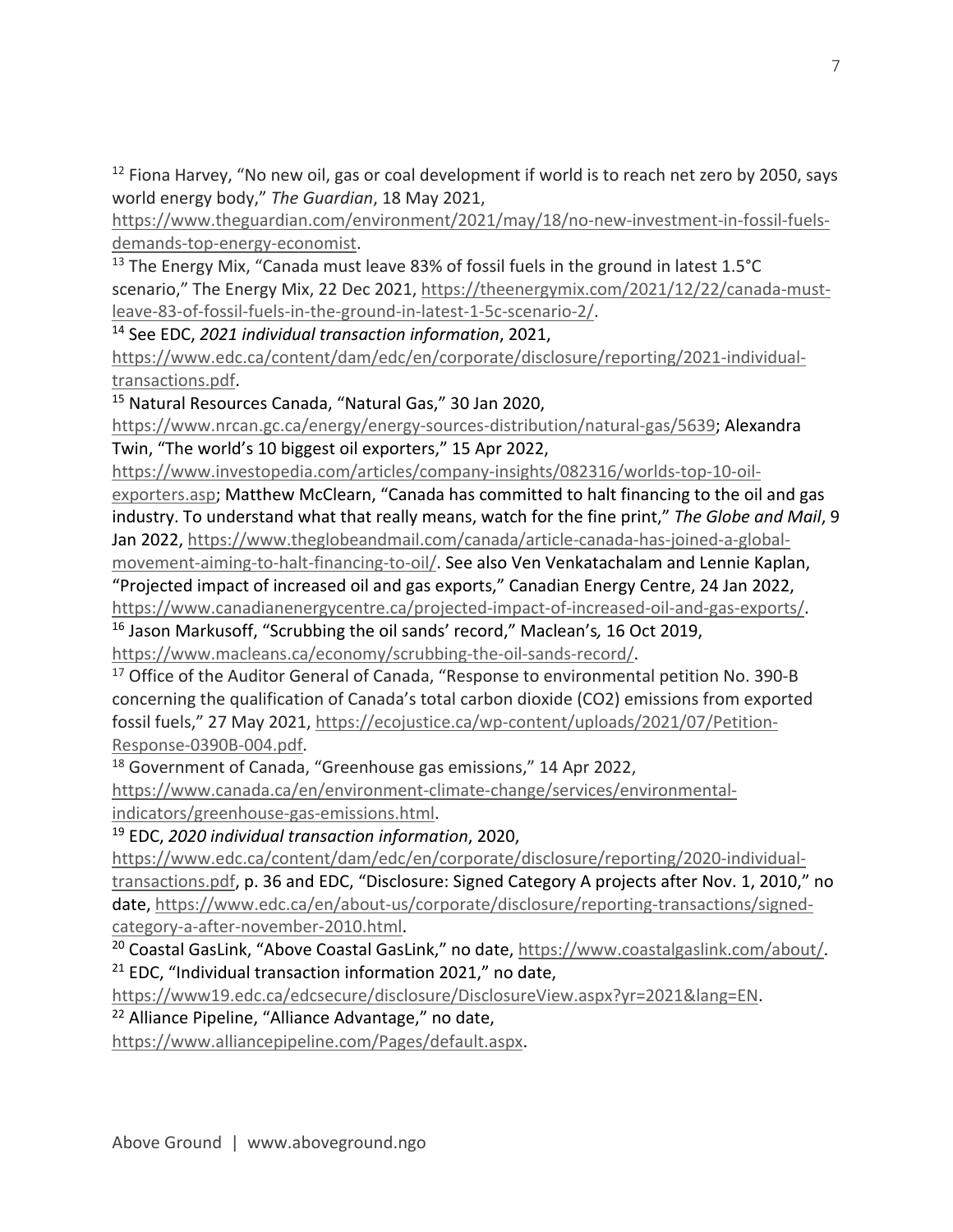<sup>23</sup> EDC, "Disclosure: Canada Account," no date, https://www.edc.ca/en/about-

us/corporate/disclosure/reporting-transactions/canada-account.html.

<sup>24</sup> Trans Mountain Corporation, "Expansion project," no date,

https://www.transmountain.com/project-overview.

 $25$  Jonathan Wilkinson and Steven Guilbeault, "Every tool in the toolbox: Why we need carbon capture, utilization and storage in the fight against climate change," *National Observer*, 14 Mar 2022, https://www.nationalobserver.com/2022/03/14/opinion/every-tool-toolbox-why-weneed-carbon-capture-utilization-and-storage-fight.

<sup>26</sup> EDC, "EDC releases innovative Sustainable Bond Framework," press release, 28 Mar 2022, https://www.edc.ca/en/about-us/newsroom/edc-sustainable-bond-framework-2022.html.

<sup>27</sup> EDC, *EDC sustainable bond framework*, Feb 2022,

https://www.edc.ca/content/dam/edc/en/non-premium/sustainable-bond-framework.pdf at p. 6.

<sup>28</sup> United Nations Framework Convention on Climate Change, *Adoption of the Paris Agreement*, 21<sup>st</sup> Conference of the Parties (Paris: United Nations, 2015),

https://unfccc.int/sites/default/files/english paris agreement.pdf, pp. 1, 19.

<sup>29</sup> Environmental Defence Canada, *Backgrounder: CCUS Investment Tax Credits*, Dec 2021, https://environmentaldefence.ca/wp-content/uploads/2022/02/CCUS-Tax-Credit-Backgrounder Environmental-Defence Dec-2021.pdf, p. 3.

<sup>30</sup> "Letter from scientists, academics, and energy system modellers: Prevent proposed CCUS investment tax credit from becoming fossil fuel subsidy," 19 Jan 2022,

https://cehoicka.lab.yorku.ca/files/2022/01/Letter-from-Academics-re-CCUS-tax-investment-

credit\_January-2022-4.pdf?x98920. See also June Sekera and Andreas Lichtenberger, "Assessing carbon capture: public policy, science, and societal need. A review of the literature on industrial carbon removal," *Biophysical Economics and Sustainability* 5:14 (2020),

https://link.springer.com/article/10.1007/s41247-020-00080-5.

<sup>31</sup> Anuradha Varanasi, "You asked: Does carbon capture technology actually work?" Columbia Climate School, 27 Sept 2019, https://news.climate.columbia.edu/2019/09/27/carbon-capturetechnology/.

<sup>32</sup> See John Woodside, "Are Canada's carbon capture plans a 'pipe dream'?" *National Observer*, 20 Jan 2022, https://www.nationalobserver.com/2022/01/20/news/are-canadas-carbon-

capture-plans-pipe-dream and Graham Readfearn, "Australia's only working carbon capture and storage project fails to meet target," *The Guardian*, 12 Nov 2021,

https://www.theguardian.com/australia-news/2021/nov/12/australias-only-working-carboncapture-and-storage-project-fails-to-meet-target.

<sup>33</sup> Samira Garcia Freites and Christopher Jones, "A Review of the Role of Fossil Fuel-Based Carbon Capture and Storage in the Energy System," Tyndall Centre, 2021,

https://www.research.manchester.ac.uk/portal/files/184755890/CCS\_REPORT\_FINAL\_v2\_UPL OAD.pdf, p. 11.

 $34$  Ibid, p. 10.